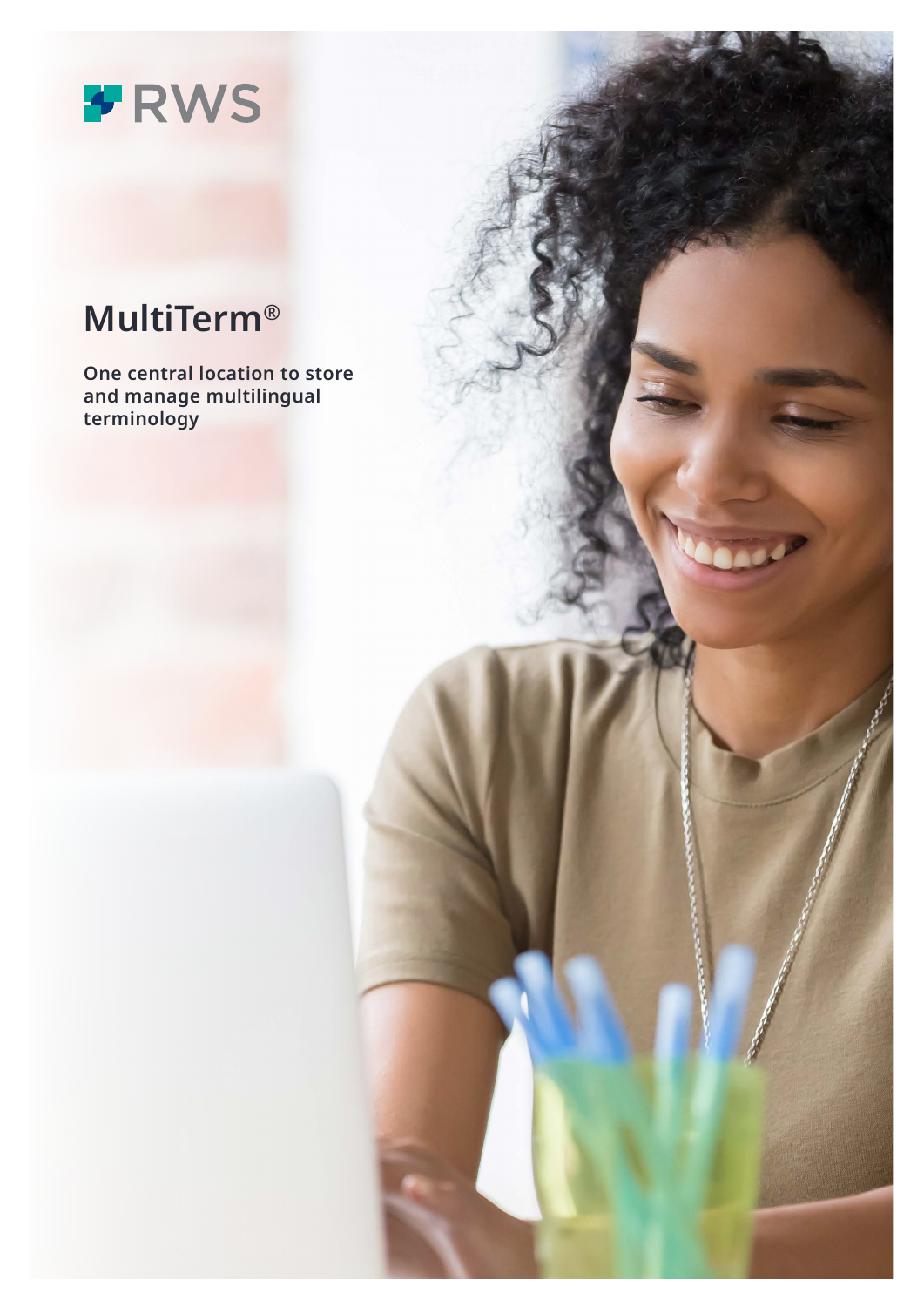## **MultiTerm**

**Most companies use an increasing number of industry or organization-specific words and phrases which need to be accurately stored, shared and translated. These 'terms' can be anything from a product name to a marketing tagline.**

MultiTerm provides one central location to store and manage multilingual terminology. By providing access to all those involved in applying terminology (such as engineers, marketers, translators and terminologists), our terminology management solution ensures consistent and high-quality content from source through to translation.

#### **MultiTerm**

- Ensures central access for everyone involved in applying terminology
- Improves brand consistency and multilingual content quality
- Reduces costs through rework and increases productivity

#### **Central access for all**

Sharing up-to-date terminology via email or spreadsheets with other content creators in different departments or with other translators is difficult to manage.

With MultiTerm, everyone can access the terminology relevant to them from one central location. Through client/server and web technology, translators and content creators can access the most up-to-date terms – wherever they are in the world.

Security is a concern for every organization. MultiTerm offers comprehensive access rights management to provide the right users with appropriate access to your termbases, so they can only access what they need – and nothing more. With role-based security management, your organization can create an approved terminology workflow, where new terms can be suggested by content creators and then approved by a select group of termbase owners.

MultiTerm supports a wide range of file formats – allowing you to automatically convert and import existing terminology assets. This gives you the flexibility you need to import existing word lists or glossaries from, for example, MS Excel or CSV files, and removes the need to manually add terms to a termbase.

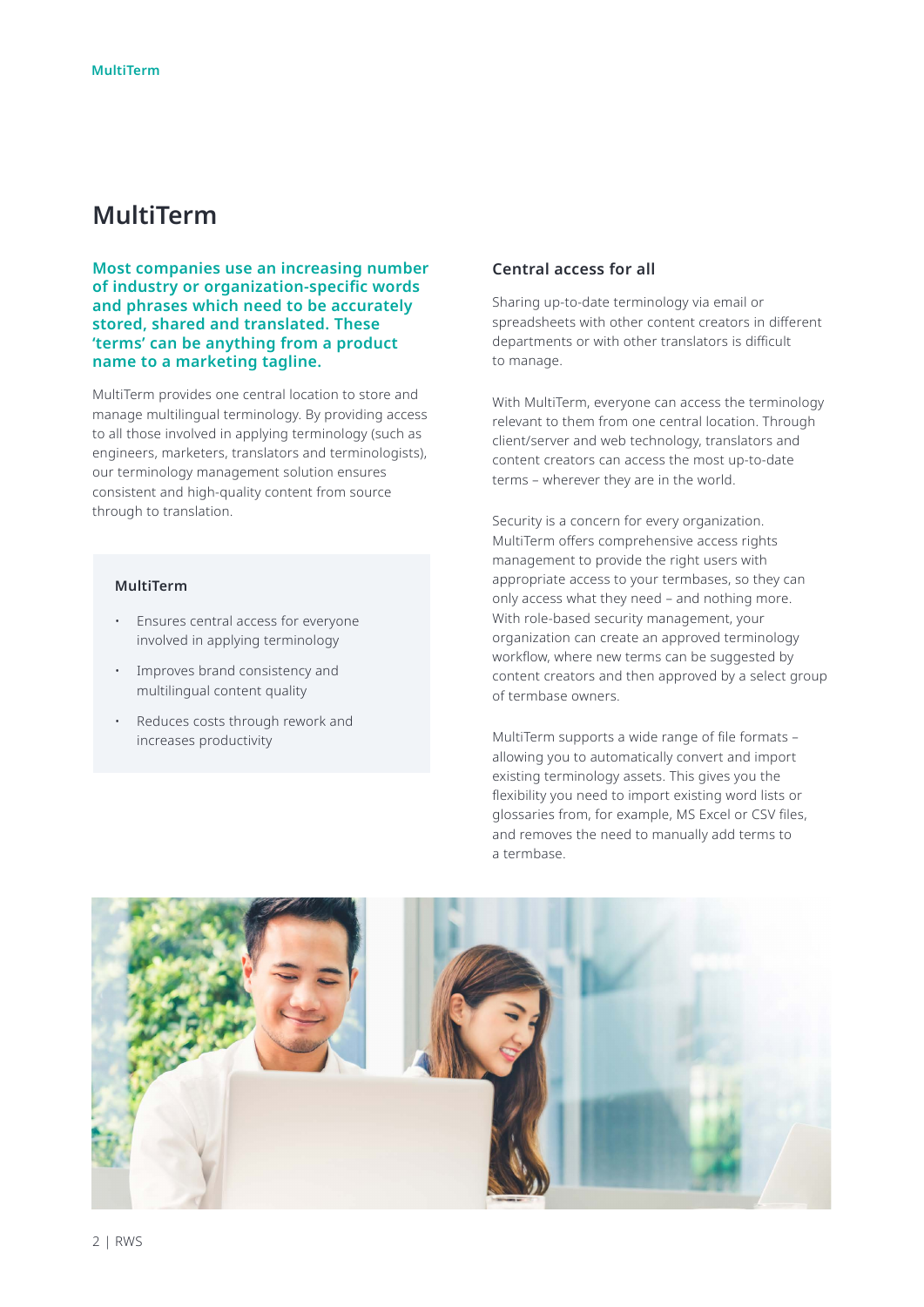#### **Improves brand consistency and content quality**

Product names, search engine keywords and legal terms are all examples of terminology that must be kept consistent throughout all customer communications – in all markets and in all languages. That consistency is key to building a strong, competitive brand. By implementing a terminology management solution, content creators and translators can guarantee a unified, consistent and high-quality message for the customer.

MultiTerm's integration with other applications helps you to maintain a consistent brand both during content creation and in translation. It optimizes the translation process with real-time verification of multilingual terminology within Trados Studio®, the world's most popular translation software. Translators can automatically apply, edit or add terminology in one familiar environment, helping improve the efficiency of the translation process and producing high-quality translated content.

As it is fully unicode based, MultiTerm is suitable for any translation project and supports an unlimited amount of terms in any language. It also integrates with our software localization tool, Passolo®.

For teams working on shared terminology projects, you can further improve your collaborative work by using MultiTerm Server, the terminology component of Trados® GroupShare. This collaboration hub offers team members access to termbases and provides a centralized location for access and rights management.

You can also extend the use of terminology beyond your translation department and offer a pragmatic, fast and easy way for anyone to access common terms and their approved translations. Building on existing comprehensive terminology functionality, Kalcium Quickterm provides a workflow solution for requesting, voting on, approving, changing and translating terminology, so you and your team can benefit from an easier view into the complexities of terminology.

#### **Trados® Terminology**

**Trados Terminology is our nextgeneration, easy-to-use cloud terminology management solution, which allows individuals and businesses to create highquality termbases that are readily accessible, easy to share, and tightly integrated with Trados Studio.**